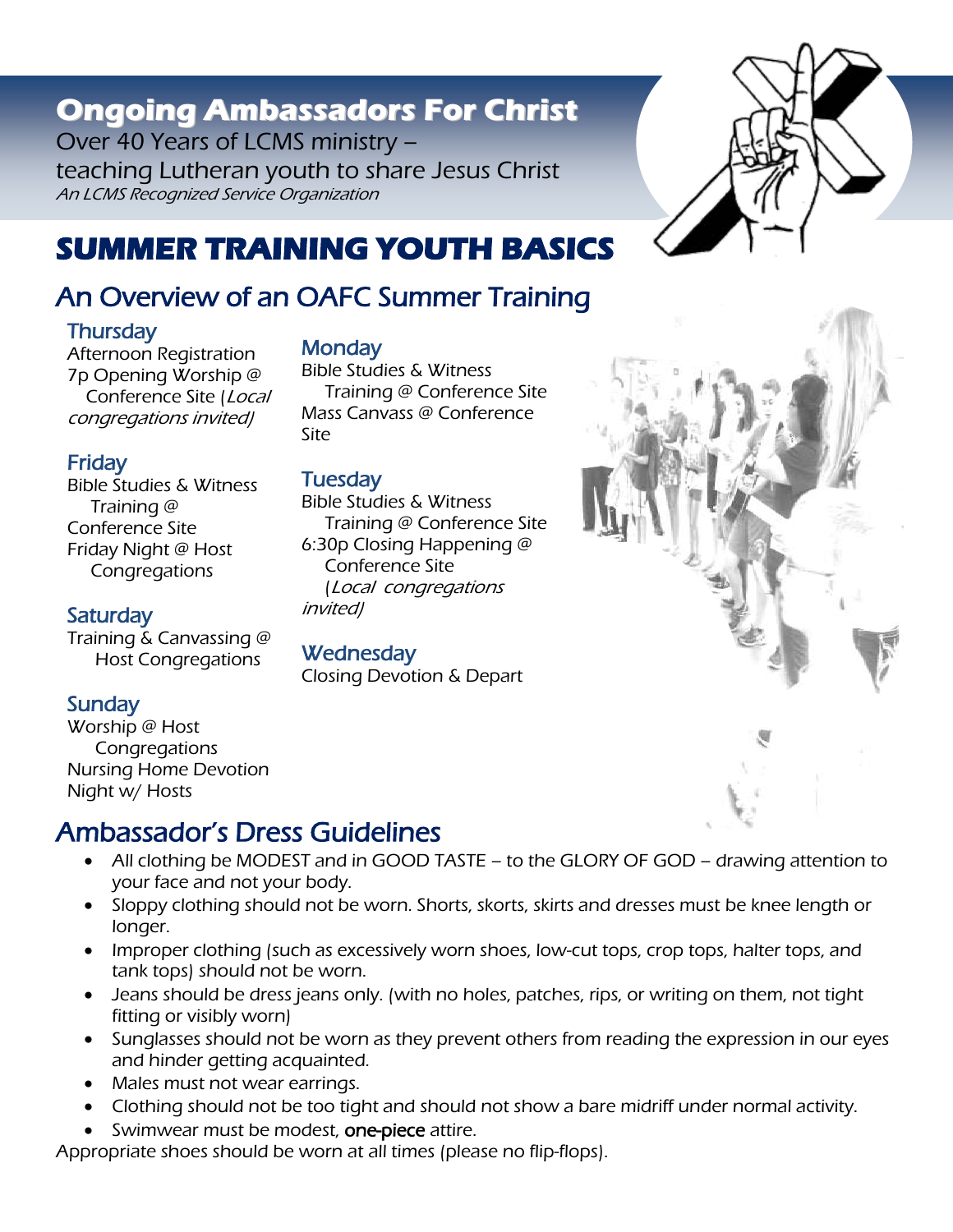

## Ambassador's Duties

• Respond to your lead directors emails so that he can obtain housing for you and include you in

transportation to scheduled events.

• Make attendance to weekends a personal priority.

• Mingle with new people. Sit with others you do not know.

• Find friends who are ambassadors, but do not treat weekends as a dating service.

• Obey housing quidelines.

Clean up after yourself.

Learn all three witnessing methods so that you can train others.

- Respect your leaders. Understand that adult leaders are the final authority on all decisions.
- Do not leave the facilities or the room unless you have permission.
- Display eagerness for canvassing as this is a great service to our Lord and to the host congregation and community.
- Do not smoke, use drugs, or drink.
- Do not bring music playing electronics to weekends as we want you to freely experience conversation with fellow ambassadors and hosts.
- Be a Godly example.
- Do not use cell phones during weekends. (Youth who out of necessity must contact parents must have permission first)
- Do not drive during weekends, although ambassadors may drive to weekends. (Drivers must be twenty five years of age to transport ambassadors.)

## Ambassador Guide for Host Homes

Guests in Host homes: Host families are a vital part of OAFC's ministry. These quidelines will help remind you of the limitless ways in which you can show your appreciation for their service and help insure the continuation of these wonderful fellowship opportunities with other Christian families.

- Many hosts do not know what we do in OAFC. Therefore, tell them about yourself and OAFC; share a mock call with them (make sure they, too, know how to get to heaven).
- Do not expect royal treatment; ask if you can help in some way.
- Be polite.
- Even if you are told to make yourself at home, your first and loving consideration is THEIR comfort, not your own. (Ask about their normal schedules (breakfast, bathroom, showers, lights out) and adjust yourself to their schedule.)
- Eat what is put before you (if you have dietary problems discuss it with your host when you first arrive in the home).
- Eat during meal times (raiding the refrigerator is not allowed and host's snacks are not meals).
	- Treat the home better than your own:
		- o Dry off the vanity when you are done with it.
		- o Remove hair from the shower drain.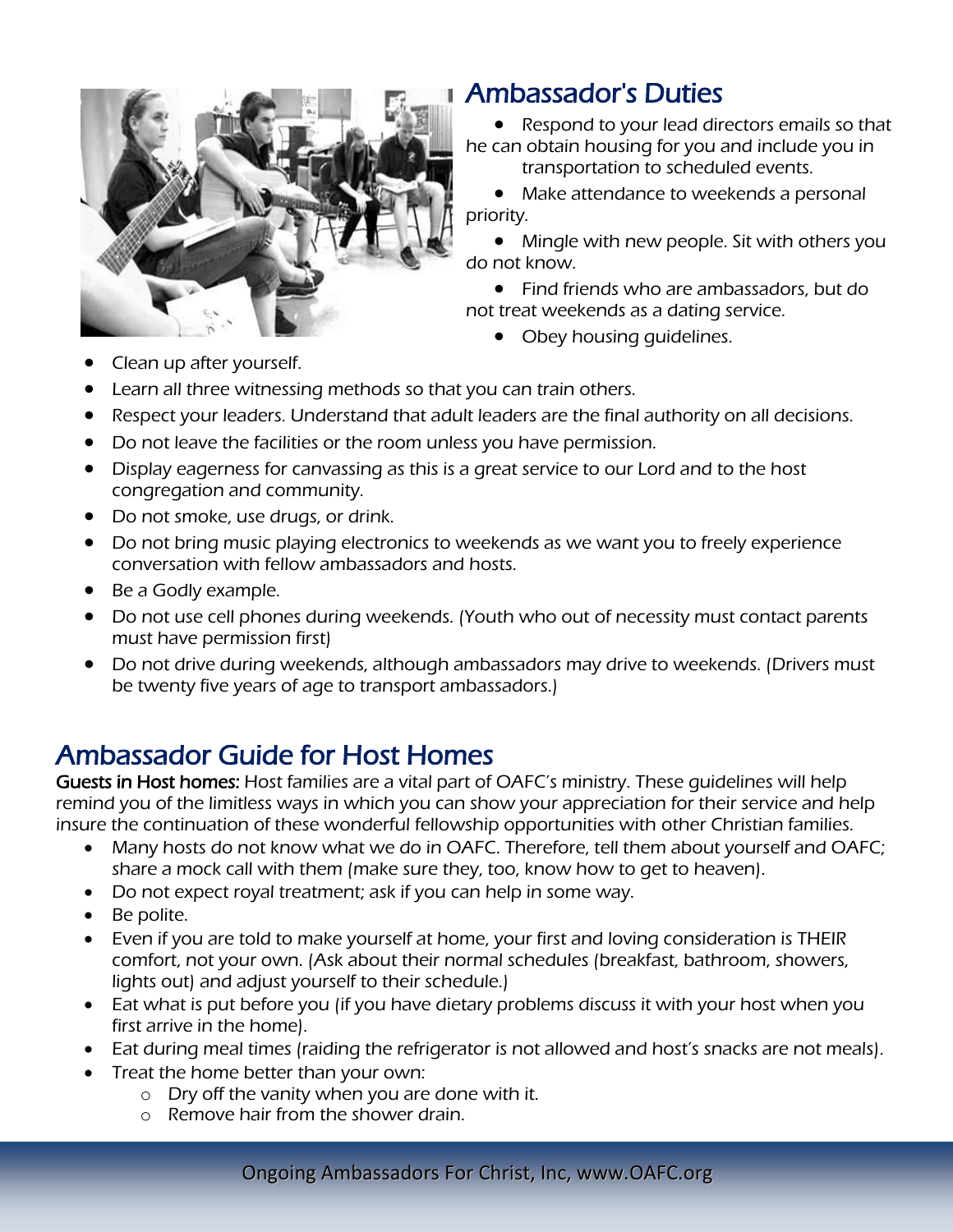- o Make your bed and pick up your room before you leave each day.
- o Put towels up to dry where they belong.
- o Make sure you have all of your things when you leave.
- o Be sure that you have a wake up plan and that you are up when it is time to be up.
- o Write a thank you note for your host Saturday night before you sleep and leave it in your room Sunday morning.
- o Do not watch TV unless your host watches with you (be sensitive to your hosts and let the program be wholesome, not MTV or soaps).
- o Go to bed when your host does. You are to be showered, in your beds, and no longer talking after 11:59:59.
- o Do not use your hosts' phone except for an emergency.
- o Do not use your cell phone or text (you are to get to know your hosts and spend time with them and their family).
- o Do not leave your host home on any evening. Violation will mean an early trip home for you and will jeopardize your attendance at future OAFC weekends.
- o Display thankfulness in all things.
- o Immediately report violations of these guidelines by other ambassadors to the lead director.

### Free Time and Recreation

"Free time" in the sense of doing as you please is not a part of an OAFC weekend. The goals of an OAFC weekend are met best through a structured schedule (as outlined earlier). If the group has become weary, a "Time with God" is both physically and spiritually refreshing. The spiritual flow of the weekend can be interrupted or destroyed easily by competitive activities and unstructured times. Experience shows that recreation is not only unnecessary but is not to be included during the weekend.





### Attire for Special Events:

Opening Worship at Summer Training:

Clothing may be less formal but should be fitting for worship.

Summer Training Nursing Home Visit on Sunday:

- Clothing should include pants, skirts and shirts, or dresses and is generally the same as Sunday Morning.

Worship Services:

- Men: Dress pants & dress shirt (a tie is highly recommended)
- Women: Dress, or dress shirt and dress pants or skirt